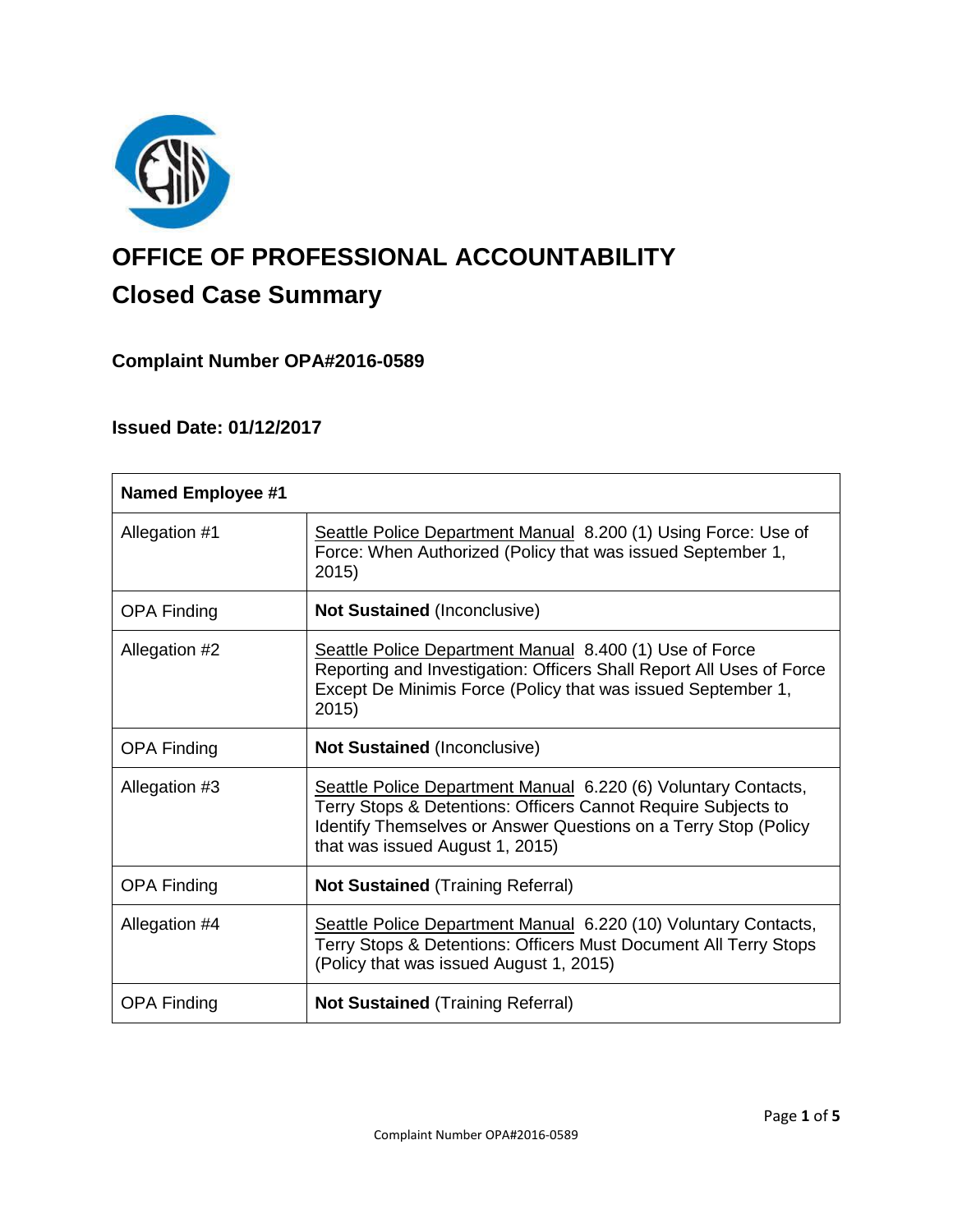| Allegation #5           | Seattle Police Department Manual 5.001 (9) Standards and Duties:<br>Employees Shall Strive to be Professional at all Times (Policy that<br>was issued April 1, 2015) |
|-------------------------|----------------------------------------------------------------------------------------------------------------------------------------------------------------------|
| <b>OPA Finding</b>      | <b>Not Sustained (Unfounded)</b>                                                                                                                                     |
| <b>Final Discipline</b> | N/A                                                                                                                                                                  |

| <b>Named Employee #2</b> |                                                                                                                                                                      |
|--------------------------|----------------------------------------------------------------------------------------------------------------------------------------------------------------------|
| Allegation #1            | Seattle Police Department Manual 5.001 (9) Standards and Duties:<br>Employees Shall Strive to be Professional at all Times (Policy that<br>was issued April 1, 2015) |
| <b>OPA Finding</b>       | <b>Not Sustained (Training Referral)</b>                                                                                                                             |
| <b>Final Discipline</b>  | N/A                                                                                                                                                                  |

## **INCIDENT SYNOPSIS**

The Named Employees had an interaction with the complainant in a load zone area.

### **COMPLAINT**

The complainant alleged Named Employee #1 physically grabbed him, was verbally aggressive towards him and failed to explain why he was detaining the complainant and demanding his driver's license. The complainant was eventually allowed to leave without being provided an explanation as to why he was stopped. The complainant alleged Named Employee #2 arrived after the incident and told him that he was "stupid" and walking behind a police car "was idiotic."

### **INVESTIGATION**

The OPA investigation included the following actions:

- 1. Review of the complaint
- 2. Review of In-Car Videos (ICV)
- 3. Search for and review of all relevant records and other evidence
- 4. Interviews of SPD employees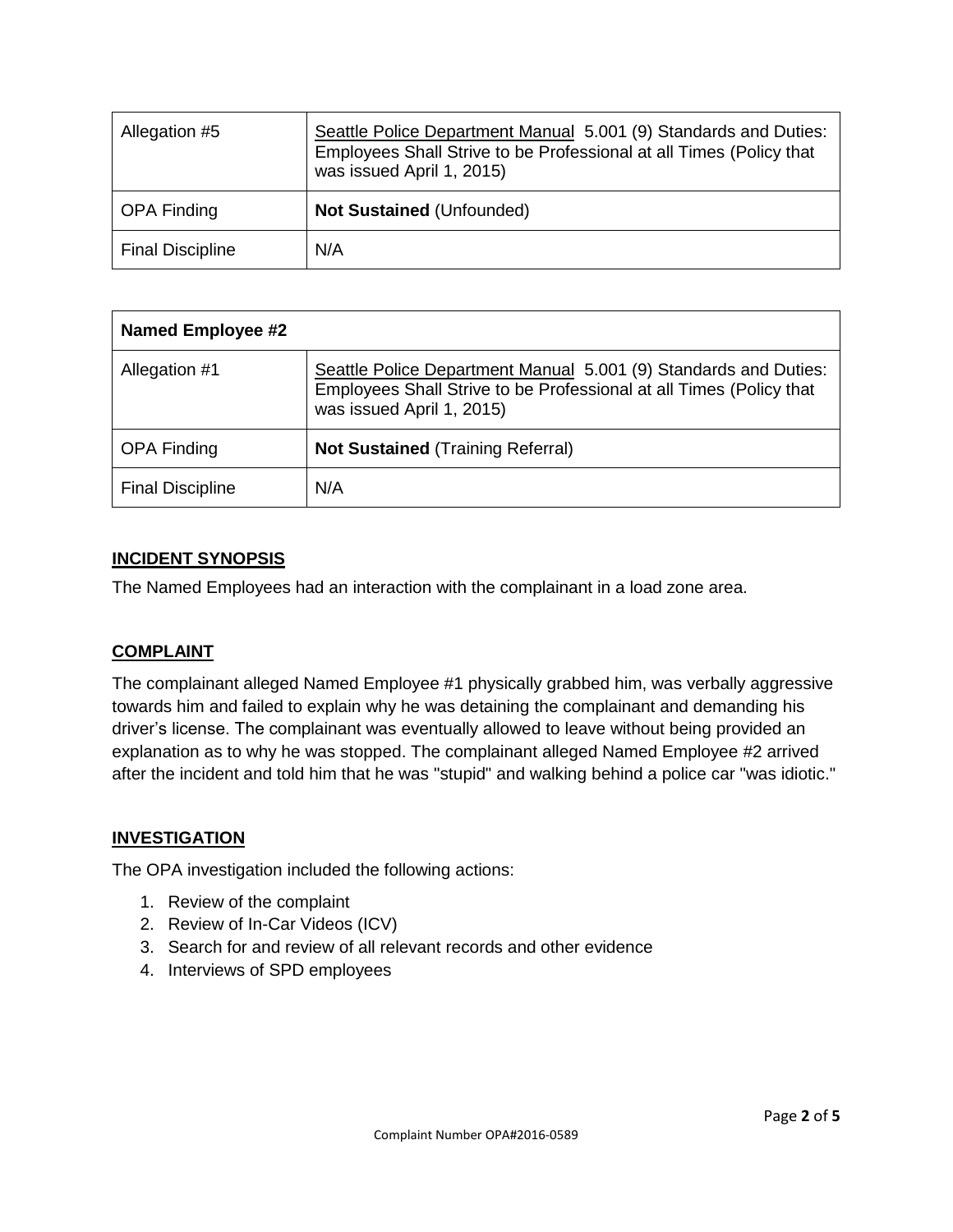## **ANALYSIS AND CONCLUSION**

The complainant alleged that Named Employee #1 nearly hit him with his patrol car then grabbed him and demanded his identification without legal justification. He further alleged that Named Employee #1 was overly aggressive and unprofessional. The complainant was walking in an area designated for loading and unloading. Named Employee #1 was backing his patrol car when he heard a loud sound that he thought sounded like someone had hit his car. He stopped his car and got out to talk to the complainant. According to the complainant, Named Employee #1 grabbed him by the wrist and put him against the patrol car. Named Employee #1 told OPA that the complainant was wearing headphones so he touched his backpack to get the complainant's attention. Named Employee #1 said there was no other physical contact between him and the complainant. The interaction was captured on audio but no video was available as the interaction did not take place in range of the ICV camera. The complainant is heard on the ICV telling Named Employee #1 to stop assaulting him and to keep his hands off of him. It is not clear whether the complainant was reacting to physical contact other than the contact Named Employee #1 recalled, or if the complainant was referring to the initial touch on his backpack by Named Employee #1.

Named Employee #1 was initially uncertain regarding what happened to cause the sound he heard that seemed to him to be something or someone striking the police car. Having observed the complainant near the police car in the area from which the sound was made, Named Employee #1 decided to investigate further. As will be discussed below, a brief detention to determine what happened was not unreasonable. However, the justification for asking the complainant for his identification was less clear. Named Employee #1 told OPA he needed to get the complainant's identification in case there was property damage to the police car. If there had been property damage and/ or a need to write either a General Offense Report (GOR) or a Traffic Collision Report (TCR), Named Employee #1 would have had a legitimate reason for wanting to identify the complainant. As it was, it would have been advisable for Named Employee #1 to first determine whether or not there was a need for a report and then ask the complainant to identify himself if it was necessary.

As stated above, the preponderance of the evidence supported the conclusion that Named Employee #1 had sufficient basis to briefly detain the complainant while he (Named Employee #1) determined what caused the loud sound, and if there had been a crime or traffic collision. At the conclusion of the contact between Named Employee #1 and the complainant, Named Employee #1 determined there was no reason to write either a GOR or a TCR. At that point, given the brief detention of the complainant, Named Employee #1 should have completed a Terry Stop Template as required by policy. Named Employee #1 expressed to OPA confusion regarding whether or not his contact with the complainant constituted a detention or Terry Stop. He said he was just trying to figure out what happened and what, if anything, he needed to do about the situation. Named Employee #1 also pointed out that the complainant's response to Named Employee #1's initial contact unnecessarily complicated and extended the duration of the contact. While there is some merit to the argument that the complainant's response made the situation somewhat more difficult to sort out, nonetheless, it would be reasonable for a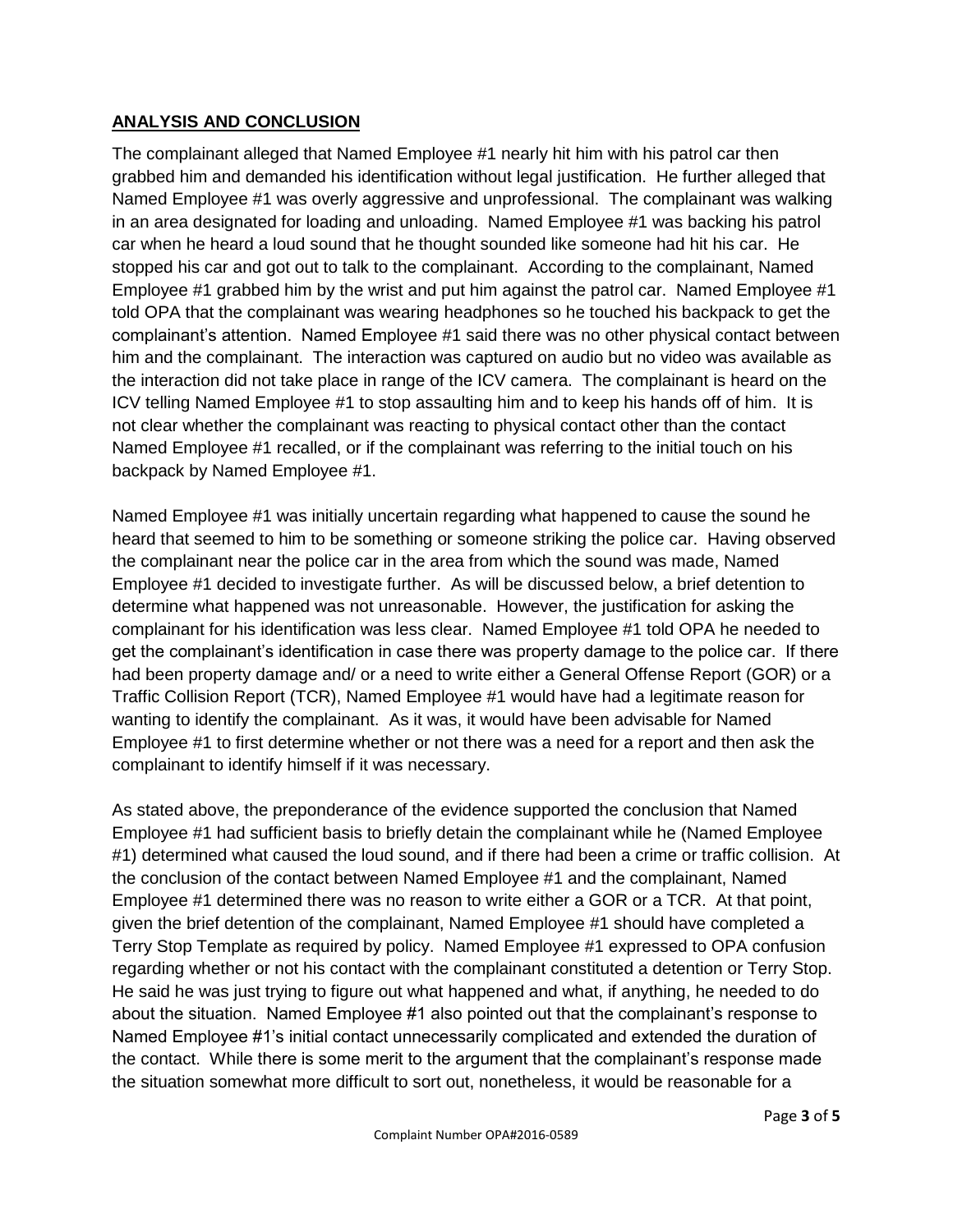person to conclude they were being detained given the circumstances. Named Employee #1 should have completed a Terry Stop Template.

The complainant repeatedly demanded an explanation from Named Employee #1 for being stopped, but did not allow Named Employee #1 to answer the question and repeatedly interrupted Named Employee #1. Named Employee #1 called for a backup unit because the complainant was being uncooperative. The complainant alleged Named Employee #1 was rude and aggressive toward him. The preponderance of the evidence from this investigation showed that, during his interaction with the complainant, Named Employee #1 said nothing to the complainant that was unprofessional or aggressive.

The complainant alleged that Named Employee #2 was unprofessional, claiming Named Employee #2 said he (the complainant) was idiotic for walking behind a patrol car and then called him (the complainant) stupid. Named Employee #1 called for a backup unit because he believed the complainant was being uncooperative. Named Employee #2 arrived towards the end of the incident. Shortly after Named Employee #2's arrival, Named Employee #1 returned the complainant's identification and told him he could leave. As the complainant began walking away, Named Employee #2 called out to him, "Don't say anything dumb while you're walking away." Named Employee #2 explained to OPA that the complainant was shouting about what had happened and he (Named Employee #2) made a statement in order to disrupt the complainant's self-escalation. However, this re-initiated the confrontation with the complainant. The complainant then made some statements to Named Employee #2 regarding his perception that the officers were attempting to entrap him so they could arrest him and impound his (the complainant's) dog. This resulted in Named Employee #2 saying to the complainant, "You're ignorant; you're ignorant." At the time Named Employee #2 called out to the complainant, he (the complainant) was walking. It would have been a much better course of action had Named Employee #2 ignored the comments the complainant was making as he was leaving. While Named Employee #2 did not sound antagonistic and it could be argued he was not directly calling the complainant stupid or ignorant, Named Employee #2's comments were ill-advised and unnecessary. More importantly, they could have escalated the interaction with nothing to be gained and with no real law enforcement purpose.

### **FINDINGS**

### **Named Employee #1**

#### Allegation #1 and #2

Because of the lack of video or other evidence to resolve this discrepancy and determine the actual extent of physical contact of the complainant by Named Employee #1, a finding of **Not Sustained** (Inconclusive) was issued for *Using Force: Use of Force: When Authorized* and *Use of Force Reporting and Investigation: Officers Shall Report All Uses of Force Except De Minimis Force.*